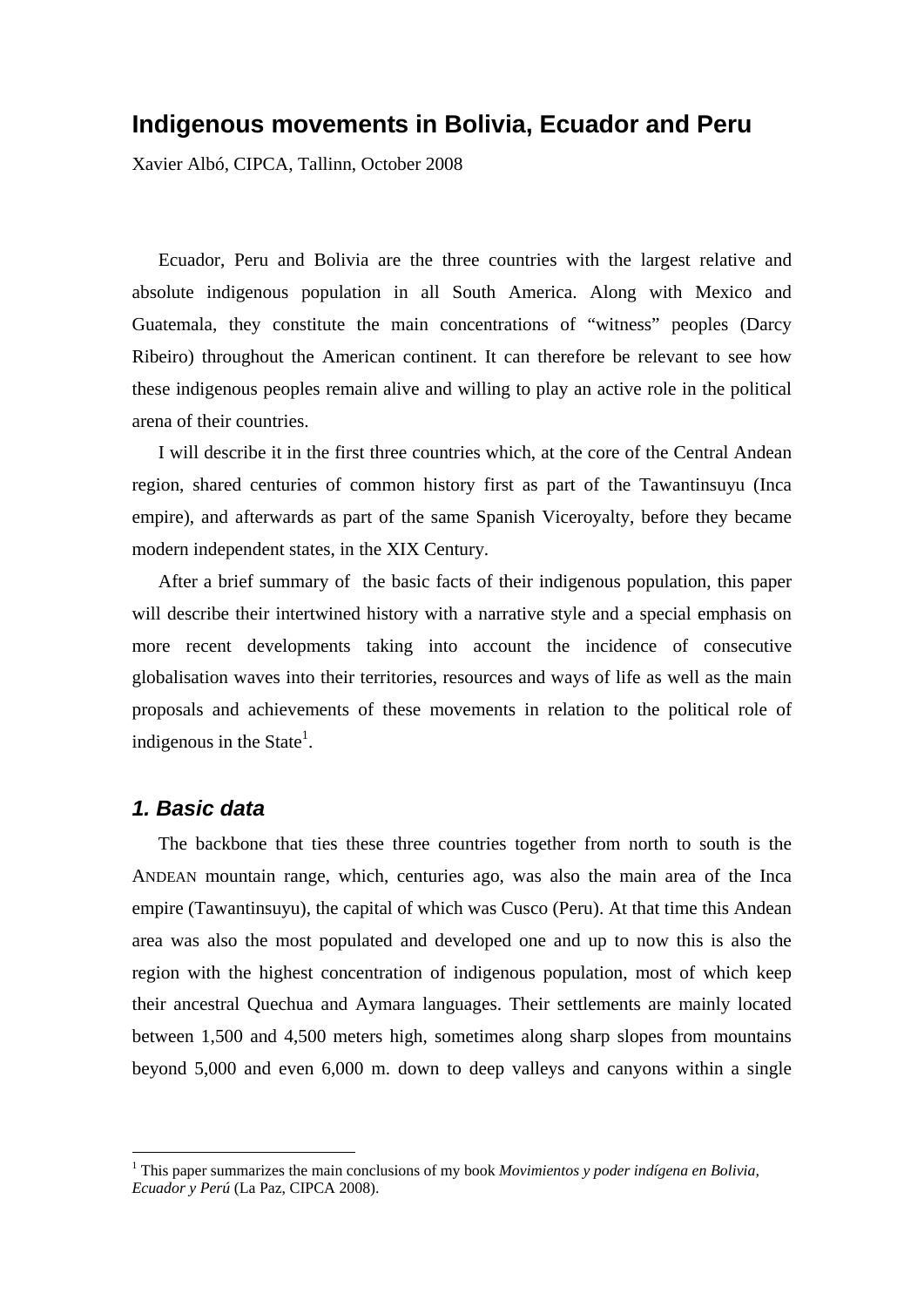community. Developing one of the main historical world civilisations amidst these corrugated and difficult ecological environments was indeed a unique achievement.

The second main region is the narrow Pacific COAST, which was also densely populated before the Conquest especially in the area which is now Peru, rich with archaeological remnants. The Spaniards arrived there first in 1532, from Panama, and established their own capital in Lima, as the head of a Viceroyalty which covered all the area of these three modern countries and beyond. Open to the sees and to global immigrations and influences since colonial times this region is now the most populated and prosperous one both in Ecuador and Peru; but not in Bolivia, that lost it to Chile in the 1879 war. In the Cost most indigenous local population was rapidly assimilated so that this region is now less relevant for our topic, except for the continuous immigration of highlanders (called *serranos*) many of which become again assimilated after a few generations.

Eastwards the three countries have also a flat and warm TROPICAL LOWLAND region, within the Amazonian basin and, in southeast Bolivia (Chaco), also within the La Plata basin. Hundreds of smaller indigenous groups, from a great variety of cultural and linguistic groups lived there; only a few of them developed some kind of local "kingdoms". The Colonial invaders were less interested on these regions without substantial mining and manpower resources. Besides cattle and agricultural farms, the main effort there came from Jesuit, Franciscan and other missionaries inspired in the well known experience of "christian reducciones" started in nearby Paraguay. European and other entrepreneurs were really interested in this region only since the late XIX Century when new international commodities became attractive, such as quinine, rubber, timber, new commercial crops and, more recently, oil.

The clear cultural differences between these three regions, some times lead also to discrimination mainly from coastal people against the *serranos*. In Bolivia this happens rather in both directions between highlanders, known also as *collas*, and Amazonian lowlanders, called also *cambas*.

Counting indigenous with universal criteria is an issue still not agreed upon, as we will see in the following recent CENSUS DATA.

The 2001 Bolivian census shows that 62% of the 8.3 million total population claim to belong to some indigenous group: 31% are Quechua, 25% Aymara (both in the Andean region) and 6% belong to about 30 small groups in the eastern lowlands. This is the highest concentration in South America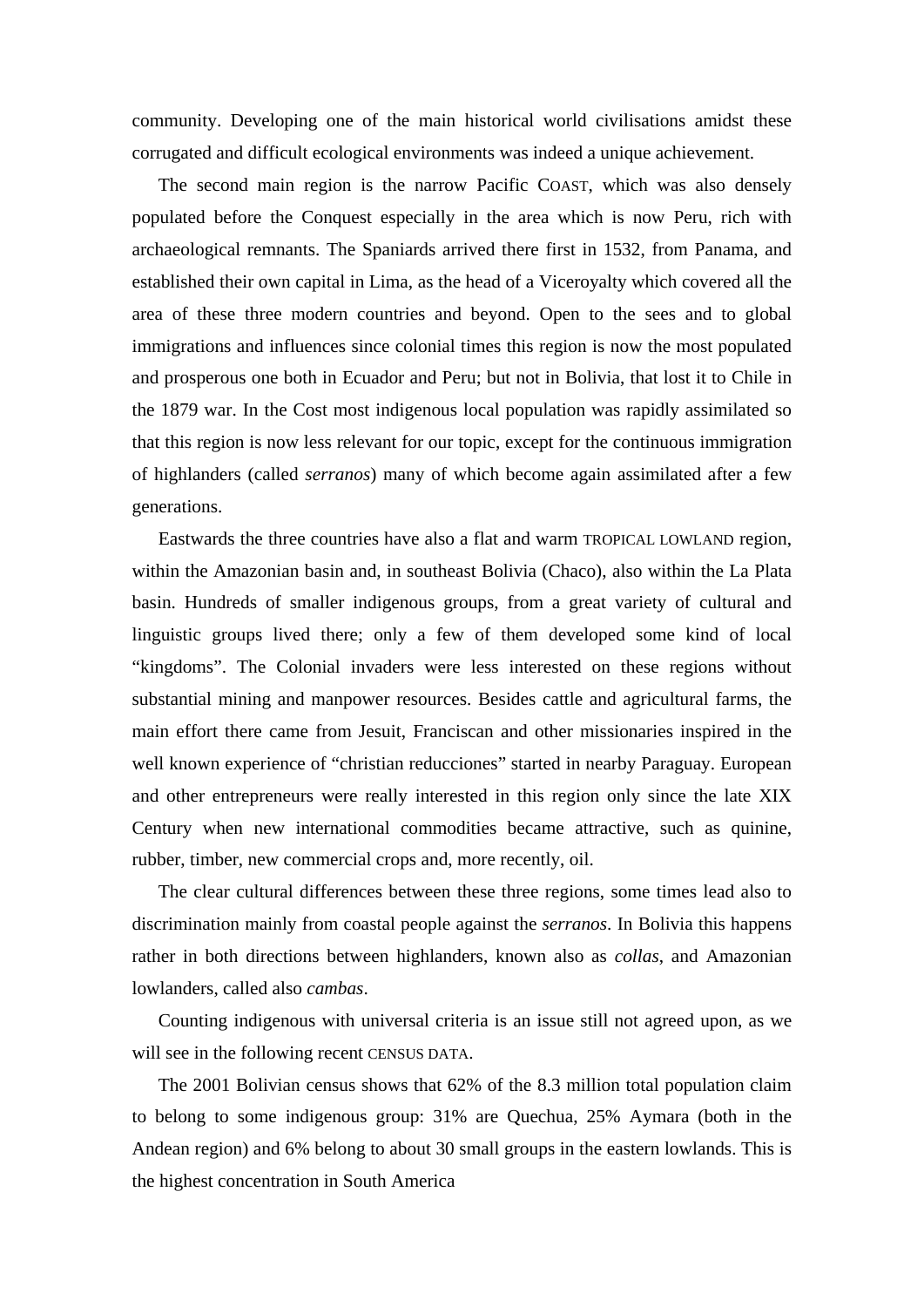In Ecuador the 2001 census asked the question differently, through more generic categories more used by non indigenous. Out of 13 million inhabitants, 77% identified themselves as *mestizo* (mixed blood) and only 7% as indigenous, while the local indigenous organisations claim that the real figure for the latter should be between 35 and  $45\%$ <sup>2</sup>. Most of them are Quichua<sup>3</sup>, both in the Andean and Amazonian region, plus other nine minority groups in the lowlands.

The 2005 Peruvian census (with 26 million people) decided not to include this kind of question; Mexican anthropologist Bonfil Batalla would call that a "statistic ethnocide". So, we can only rely upon a 2001 national sampling survey which, using a self-definition question similar to that in the Bolivian census, shows that 30% consider themselves Quechua, 4% Aymara and 3% members of other 65 small lowland ethnic groups.

Most people assume than all these indigenous groups live in their rural territories, and as a matter of fact many local censuses count them only in these places, especially in the lowlands. However this assumption is misleading. Nowadays, as a result of migration, there are more indigenous in the cities (including those in the Coastal region) than in their rural territories; quite a few, including many indigenous leaders, keep moving along both locations.

## *2. Entangled processes*

Although these indigenous groups belong now to three different countries, their common history, culture, language and political ruling before and during the Colonial era both in the Cost and in the Andean region, lead to entwist their processes within a single narrative even for more recent times.

## **Colonial period**

1

The generic labelling and levelling of all these peoples as "indigenous", is the result of the earlier globalisation occurred with the discovery, conquest and colonial regime, installed after 1492. Moreover, Columbus' mistake let to name them "Indians", as if all they had come from distant India. Their previous identifications as Shuar, Guarani, Qulla, etc. were progressively reduced and diluted into such generic and discriminating labels. With this colonial globalisation they were not regarded any more as specific

<sup>&</sup>lt;sup>2</sup> See the 2006 UN *Rapport on Ecuador* by the Special Relater on the situation of human rights and fundamental liberties rights of indigenous.

<sup>3</sup> Dialectal variations explain why in some places this name is spelled *quichua* and, in others, *quechua*.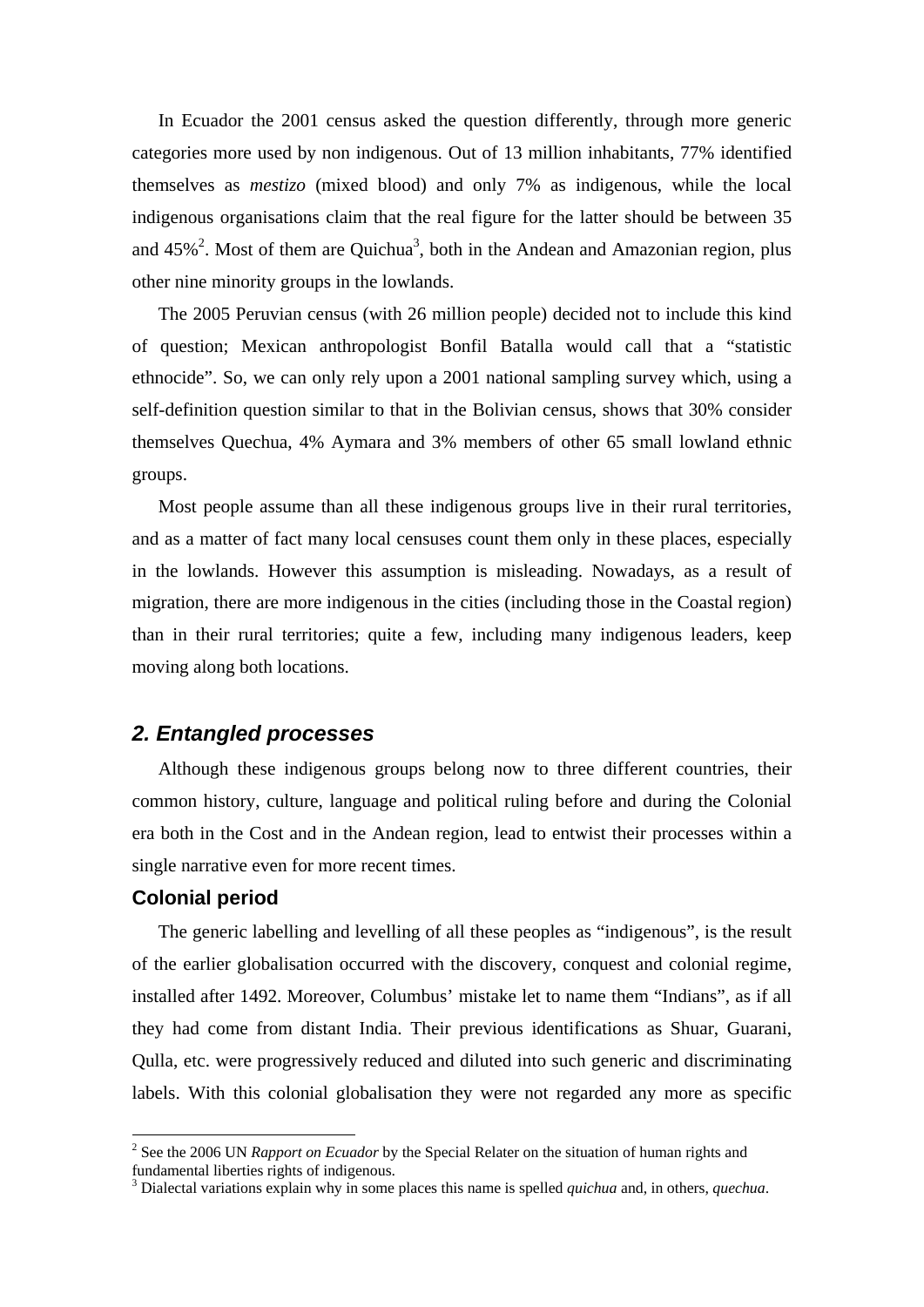peoples each with their particular history, culture and identity. Their deeper identities underwent a camouflage and gradual reduction further mystified by the "Indian" quidpro-quo. According to Wieviorka, this was the beginning of modern racism.

However indigenous peoples were not fully dominated. Besides frequent local rebellions, around 1780-83 a general uprising which covered more than 2000 kms. from Cusco to northern Argentina and Chile shook the Colonial system. It was lead by traditional authorities such as Tupaj Amaru and his wife Micaela Bastida around Cusco and the Katari brothers near La Plata (Sucre) and Potosí, and by plebeian leaders like Julian Apasa, who took the war name of Tupaj Katari, and his wife Bartolina Sisa, around La Paz. They were finally defeated by combined Spanish and Creole forces but this Indian uprising awakened creoles to realize that their independence from the Spaniards was possible. Up to now the memory of this uprising is quite alive in all indigenous mobilisations. Among the many smaller tropical lowland groups some became fully colonized with occasional rebellions, a few - mainly the Shuar in Amazonian Ecuador and the Guarani in Bolivian Chaco - were part of the "war frontier" never fully conquered (like the Mapuche in southern Chile), and not a few remained "undiscovered" yet or at least isolated until mid XX Century and even later.

#### **Neo-colonial republics**

The Independence, accomplished between 1810 and 1830, did not really liberate these indigenous populations in spite of the fact that they constituted the great majority of the three new Republics. Moreover, since mid XIX Century a new "liberal" globalisation wave worsened the indigenous situation. Communal lands were "liberated" to the market in the name of individual freedom which, according to the new liberal ideology, implied also private property. So, appealing to "liberty", new big private landholdings appeared and their former communal owners became hacienda servants under neo-feudal labour arrangements. Social darwinism added a pseudoscientific façade to the old racism and discrimination: indigenous peoples were supposed to be racially less fitted that whites and therefore the best way for them to progress was under a white landlord. On top of this, new international markets required alpaca wool, rubber (connected with the new automobile industry) and other items, and this let the new white-mestizo creole elites to take for themselves even more indigenous lands. In colonial times communities were the last rampart for the survival of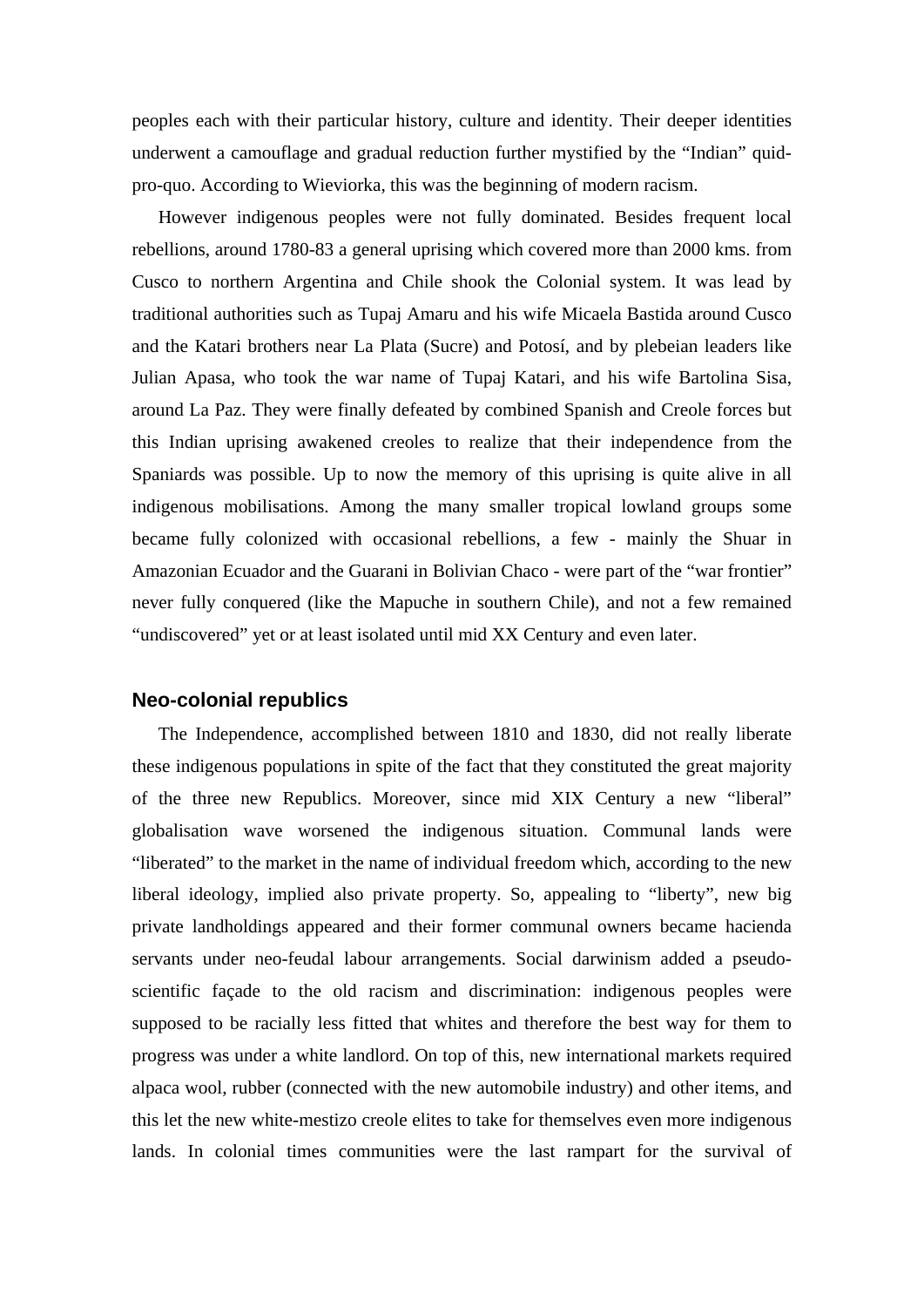indigenous cultures and ways of life. Yet at that time, in the name of liberty, even this bastion began to collapse.

As a result in the late XIX century indigenous rebellions multiplied and in some cases these let also to temporary alliances between risen indigenous and new political parties. Yet, when the latter succeeded and came to power, they behaved like their predecessors grasping more communal lands. Bolivian history is filled with this kind of circular processes from 1850 to 1932.

Related with these processes just described, is the emergence of the new socialist left, after the Mexican and Russian revolutions both in 1917. At the beginning these new urban revolutionaries, lead by Peruvian Mariátegui, father of the first communist parties in South America, put they eyes on indigenous peoples as the poorest and the most exploited ones within the poor lower class. This was a good support for this exploited indigenous population. Thanks to it the first indigenous/peasant organization was born among the Quichua of Ecuador in 1926 (FEI, Federación Ecuatoriana de Indios) and in 1936 the first [quechua] "peasant" unions appeared in Cochabamba. In spite of the pioneer Mariategui discourse, Peru followed this trend only en 1946 in the Cost, expanding to the Andes only in the late 50'.

There were however two shortcomings in this new approach. The first one was that the specific cultural and ethnic identity of these various peoples was not well recognized. In spite of some rhetorical early statements<sup>4</sup>, indigenous were considered relevant only or mainly from a class perspective. For this very reason some of these new organisations preferred the category "peasant" even if their affiliates were also Quechua. The second limitation was that the communist or socialist parties which supported these organisations and movements became dependent from the Soviet Union (and later, the Chinese) Communist party, and therefore international issues and struggles from the top were given a priority much higher than those more local issues like the indigenous question.

## **From Indians to peasants**

1

The main evolution under these constrains was the quest for AGRARIAN REFORMS, first in Bolivia 1953 and much later (and lighter) in Ecuador and Peru.

<sup>&</sup>lt;sup>4</sup> For instance, the 1931 program of the communist party of Peru (one year after Mariategui's premature death) recognizes the Indians' right "to create their own culture, to be educated in their own languages" and even "to organize themselves as independent governments - the Quechua and Aymara republics - in a tight alliance with workers".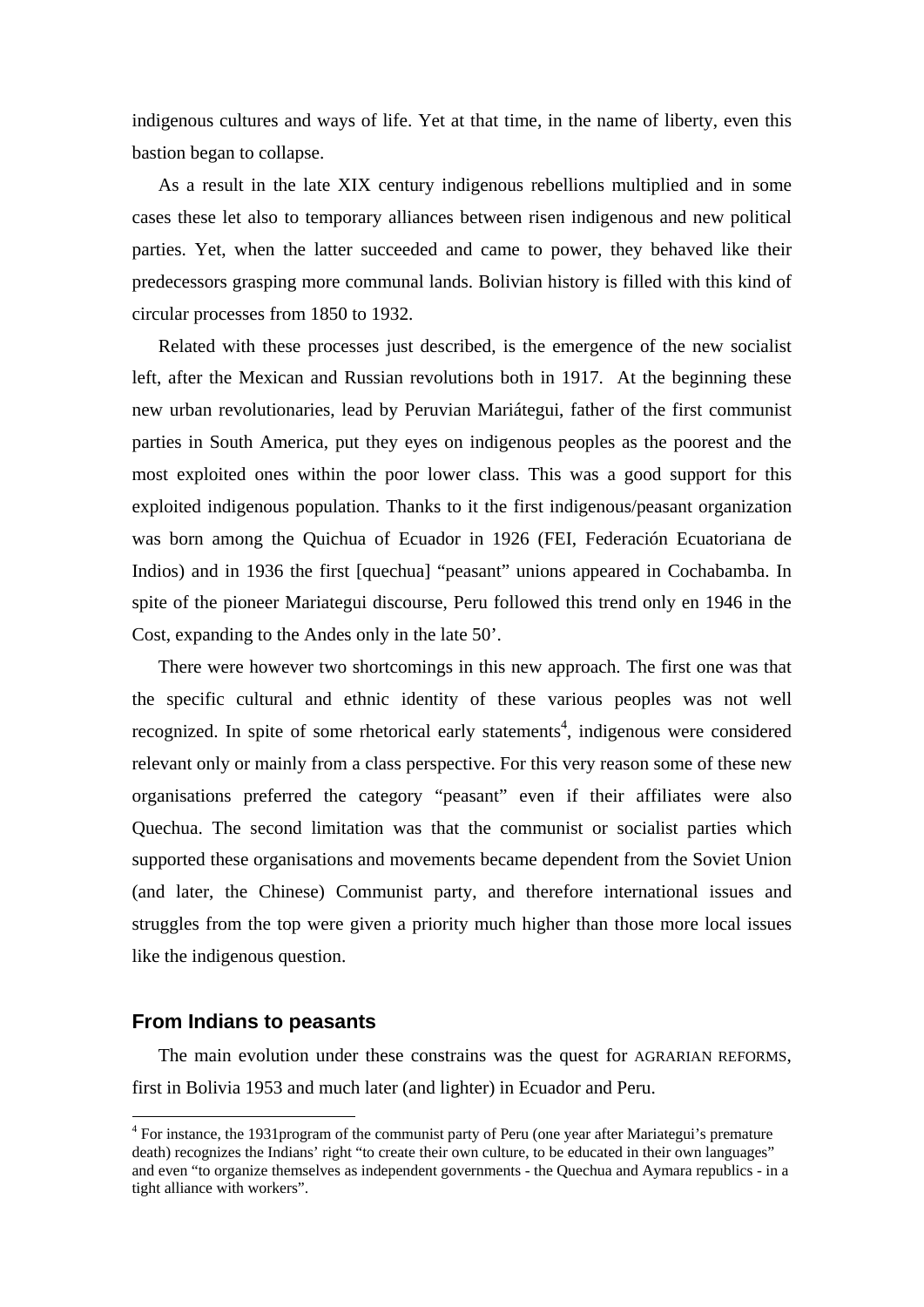These timing difference needs an explanation. Whereas in the 1920's Peru and Ecuador led the formation of socialist-oriented indigenous-peasant organisations, in the next decades Bolivia headed more radical changes as a result of its defeat in the Chaco war (1932-35) against Paraguay. That was an economic war between two oil multinationals, one allied with Paraguay and the other with Bolivia. Bolivia lost it and as a result there was a deep identity crisis which pushed to a kind of re-foundation of the State. The main lines of such a change were already set up by the 1938 Constitutional Assembly but its implementation was much slower with a long zigzag between the conservative status quo and the innovators through elections, coups and finally the 1952 bloody National Revolution led by the MNR (Movimiento Nacionalista Revolucionario), which combined Marxist, nationalist and populist approaches).

As a result Bolivia institutionalized several major social, political and economic structural changes much earlier than the other Latin American countries except Mexico. The more significant ones were the nationalisation of mines (at that time, about 80% of all exports), the agrarian reform, the universal right to vote (women, illiterate and Indians included) and the broadening of basic education for all. As a result the central state gained substantial strength both economically and politically and most of the popular population segments felt finally included for the first time since Independence and, hence, became proud or at least conscious of being an active part of the Bolivian *Nation*. This was the beginning of the "State of 52", as it is known, which lasted somehow until 1985, although its democratic rights and institutions were cancelled since the military came to power after a coup in 1965 and, in the midst of many ups and downs that cannot be described here, remained there until democracy was finally reinstalled in 1982.

Indigenous groups, which in the  $50$ 's were about  $\frac{3}{4}$  of the total population, were among the main winners, at least in the Andean region, and therefore became very fond of the MNR. But, inspired by the Mexican Revolution - which ruled that country since 1917 - and in accordance with the main stream sociological and political trends of the 50's, the MNR rhetoric avoided the "indigenous" and ethnic concepts and proposed instead the *campesino* (peasant) as the politically correct one. Likewise the main goal of the reform was not to restore communal lands but rather to return or grant family and individual plots of land to "peasants". In the same vein, communities became *peasant syndicates* (or trade unions) within a nationwide Confederation which was very active in the implementation of the Agrarian Reform. All rural education and the military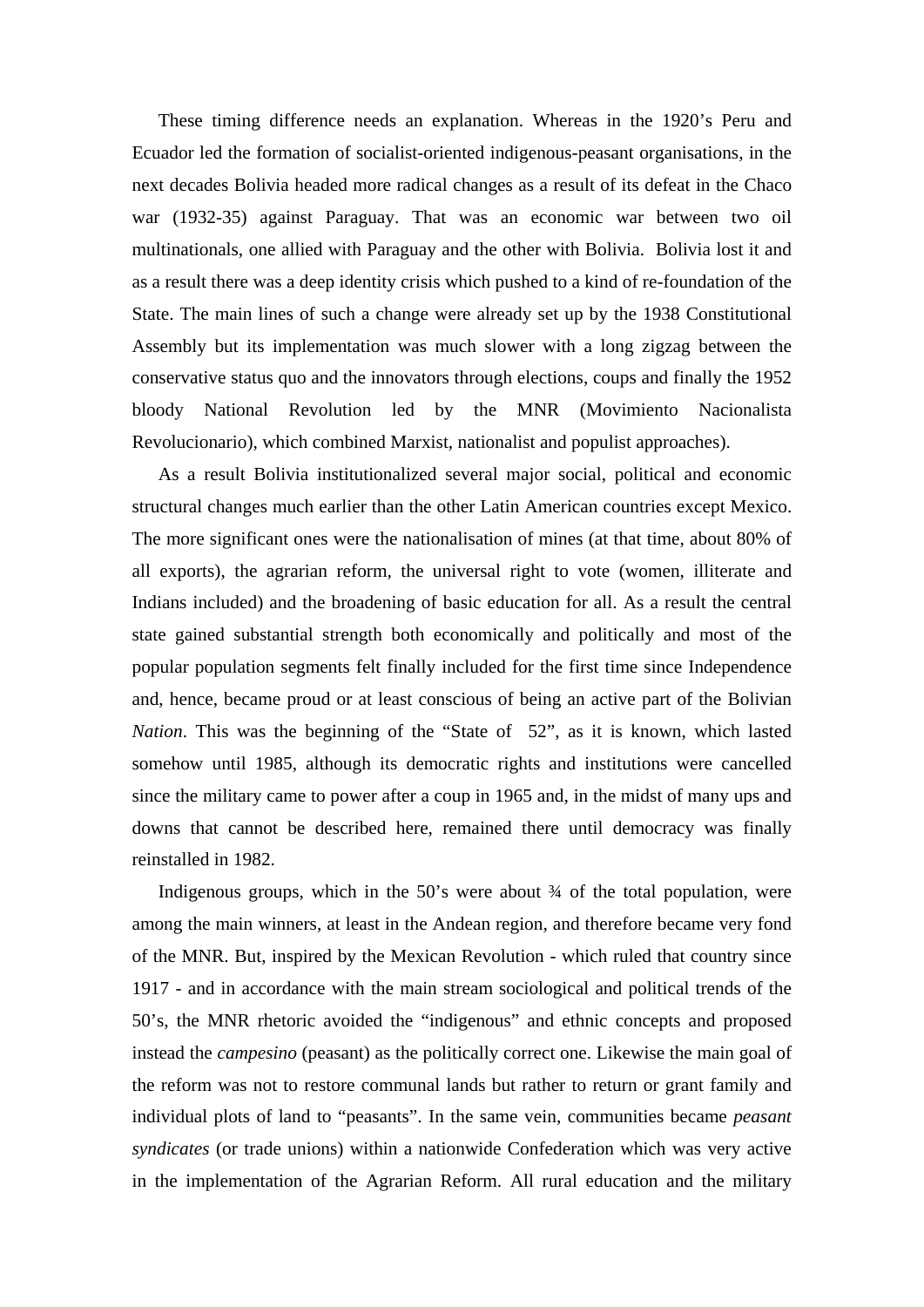obligatory service were offered only in Spanish as the key tools to "civilize" Indians, and so on...

One decade later Ecuador had a "decaffeinated" Agrarian Reform in 1964 and an even weaker second one in 1973. Peru had its own, let by a military group somehow inspired in the Yugoslavian model, only in 1969. But these were already a late response, supported by the U.S., to Fidel Castro's Revolution in Cuba in 1959.

In all cases this kind of modernisation was seen then as the right approach to overcome discrimination based on racial criteria. At that time most social scientists and politicians, rightist and leftist alike, feared that claiming specific rights as "Indians" was too dangerous, because the class condition could be changed but the "racial" one could not (as it happened with the black movement in other countries). Except for anthropologists, the distinction between "ethnic", "cultural" and "racial" was either misunderstood or unacceptable. The best way to build the Nation-State in these multicultural countries was considered to be through the fiction of the new "mestizo" State and Society. But mestizo meant that indigenous should adopt the cultural traits of the dominant white-mestizo segments; not vice versa.

#### **...And back to indigenous peoples**

However indigenous peoples had another feeling. At the beginning many did expect that becoming "peasants" and just "Bolivian", "Peruvian" or Ecuadorian" they could get rid of many humiliations and racial discriminations. Yet in the late 60's some Aymaras began to question these assumptions: getting rid of their indigenous condition they could "throw the baby out with the bath water"... They re-discovered that they were and wanted to remain Aymaras (they preferred this denomination rather than the generic "indigenous" or "Indian" ones). Recalling their longer memory they adopted the name of *Kataristas* in a reference to the anti-colonial rebellion of 1780. Soon afterwards, in 1972, Quichuas from the Ecuadorian Andes created also a new organisation called *Ecuarunari* a Quichua syllabic acronym that means "the rising of Ecuadorian Indians" (literally: *runa-kuna* 'persons').

At the other edge, peoples from the Amazonian forests, who never underwent this process of becoming "peasants", began also to awake and organize themselves in new ways to react against the invasion of their territories by new extractive enterprises. This began in 1964 with the Shuar in Ecuador and with the Amuesha/Yánesha in Peru in 1968; and around 1980 all the Amazonian groups had joined this effort and formed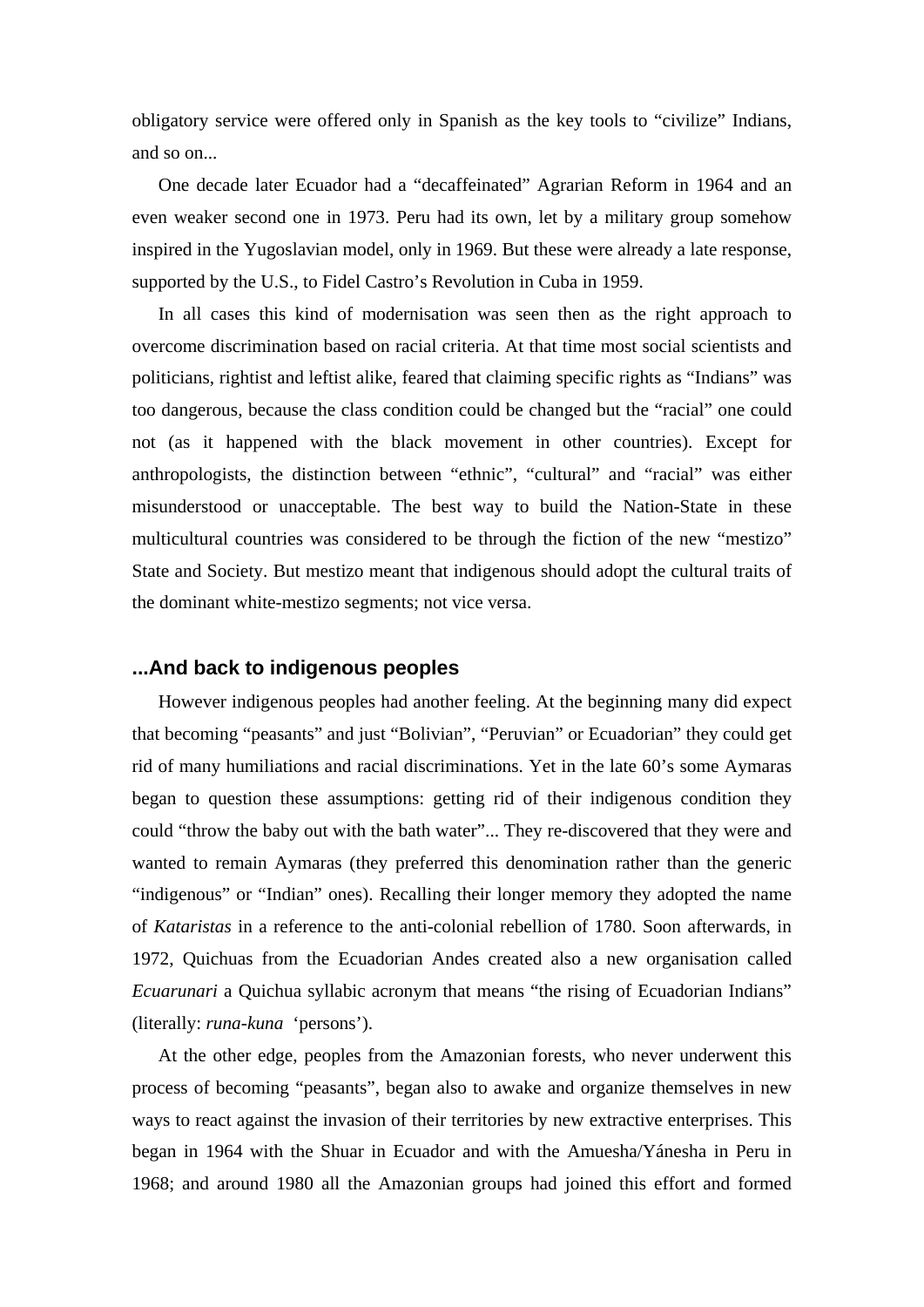CONFENIAE (Confederation if Indigenous Nationalities [notice this concept] of the Ecuadorian Amazon) and AIDESEP (Interethnic Association for Development in the Peruvian Jungle). This same year 1980 ECUARUNARI and CONFENIAE joined forces and formed a national organization first called CONACNIE and since 1986 CONAIE (Coordination of Indigenous Nationalities of Ecuadorian). Indigenous from the Bolivian lowlands followed the Peruvian model and in 1982 - when military dictatorships ended and democracy returned - created CIDOB (Indigenous Confederation of Eastern Bolivia).

The new paradigm was already everywhere except in the Peruvian Andean region where both the State institutions and many local people still preferred to call themselves peasants or some times *serranos* (highlanders). Two main factors seem to explain this. The first one is the long internal war that this country and region suffered in the 80's and early 90's between the leftist armed group *Sendero Luminoso* (The Shining Path) and the Peruvian army. About 70.000 persons died - 75% of them speakers of Quechua, Ashaninka or other native languages - and many escaped from their communities. Hence the key issue all these years was just to survive; not to think of new conceptual identifications and organisations.

The second one, initiated much earlier but later accelerated by the first factor, is the massive migration to Lima and the Cost, where local identities get easily diluted; when these migrants come back to their former rural communities in the highlands try to persuade their relatives and friends to be "modern" and to forget their indigenous origins.

Notice that, except for the Peruvian Andes, all this ethnic awakening appeared years before ethnic issues gained high visibility around the world after the fall of the wall in Berlin (1989), the end of the socialist model in Eastern Europe, and also before the ILO and the UN approved their documents in favour of indigenous peoples in 1989 and 2007. All these innovations, as well as other issues arisen by the feminist movement and others that advocate the right to be "different" or by the Green Movement and others concerned with environment, help to accumulate more arguments and allies to the indigenous movements here described. But chronologically these recent innovations at the international level cannot be the cause of our indigenous emergence.

In the following years both in Ecuador and Bolivia indigenous organisations consolidated and their influence within the State grew to the point that they came to be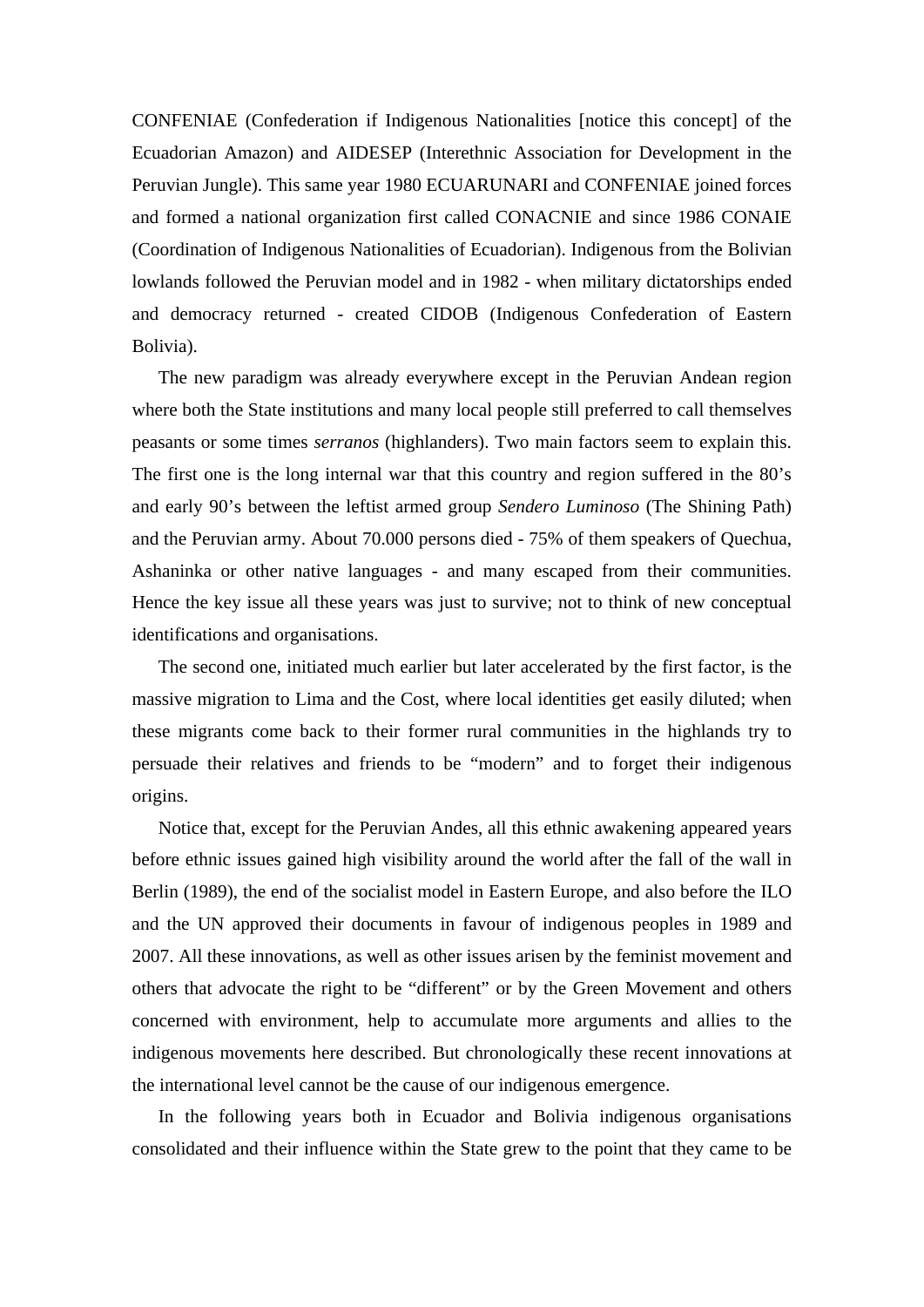part of Government and Congress and even became one of the main actors in the remaking of the State through Constitutional changes.

In Bolivia, since the fall of military dictatorships and the return to democracy through a confused period from 1978 to 1982, *kataristas* became the hegemonic group within the National Peasant Confederation, renamed CSUTCB<sup>5</sup> in 1979. This renewed organisation became more independent from governments and, without loosing its previous class approach, added a new and strong ethnic profile to it. Kataristas argued that their reality and struggle should be seen and taken care of with "two eyes": as peasants who were a substantial portion of the "exploited *class*", along with miners and other labour movements; and as Aymaras, Quechuas, etc., along with all the other "oppressed *nations*" within the *neo-colonial* State. They formed also the first indigenous parties, still more symbolic than real, and thru them they got their first national deputies.

# **The "insurgent" and the "tolerated" Indian**

At a continental level, a substantial break-through occurred in the 90's, when the international context was already somehow more favourable. It can be seen as a permanent dialectical struggle between the *indio alzado* (insurgent) and the *indio permitido* (tolerated), to use two common Latin American metaphorical expressions.

As for the insurgent Indian, in 1990 some similar events occurred both in Ecuador and in Bolivia. In Ecuador CONAIE was already well established throughout the country and, in response to the general lack of attention to indigenous claims, in May 28 1990 they gave a pre-announced but "un-believable" surprise to all with what some analysts call "the ethnic earthquake". That morning a multitude of indigenous established a sit-in occupying one of the main churches in Quito and the next days thousands and thousands began to blockade all the main roads throughout the Andean region and held massive assemblies in several cities. They did not have a very specific issue to negotiate but it was a general and diffused expression of disgust for the lack of sensibility of the society and its authorities. Their main slogan then referred to their need to be accepted and included: "Never again a country without Indians". This was the first of eight or more similar events in the following years, each time for more precise issues.

1

<sup>5</sup> Confederación Sindical Única de Trabajadores Campesinos de Bolivia.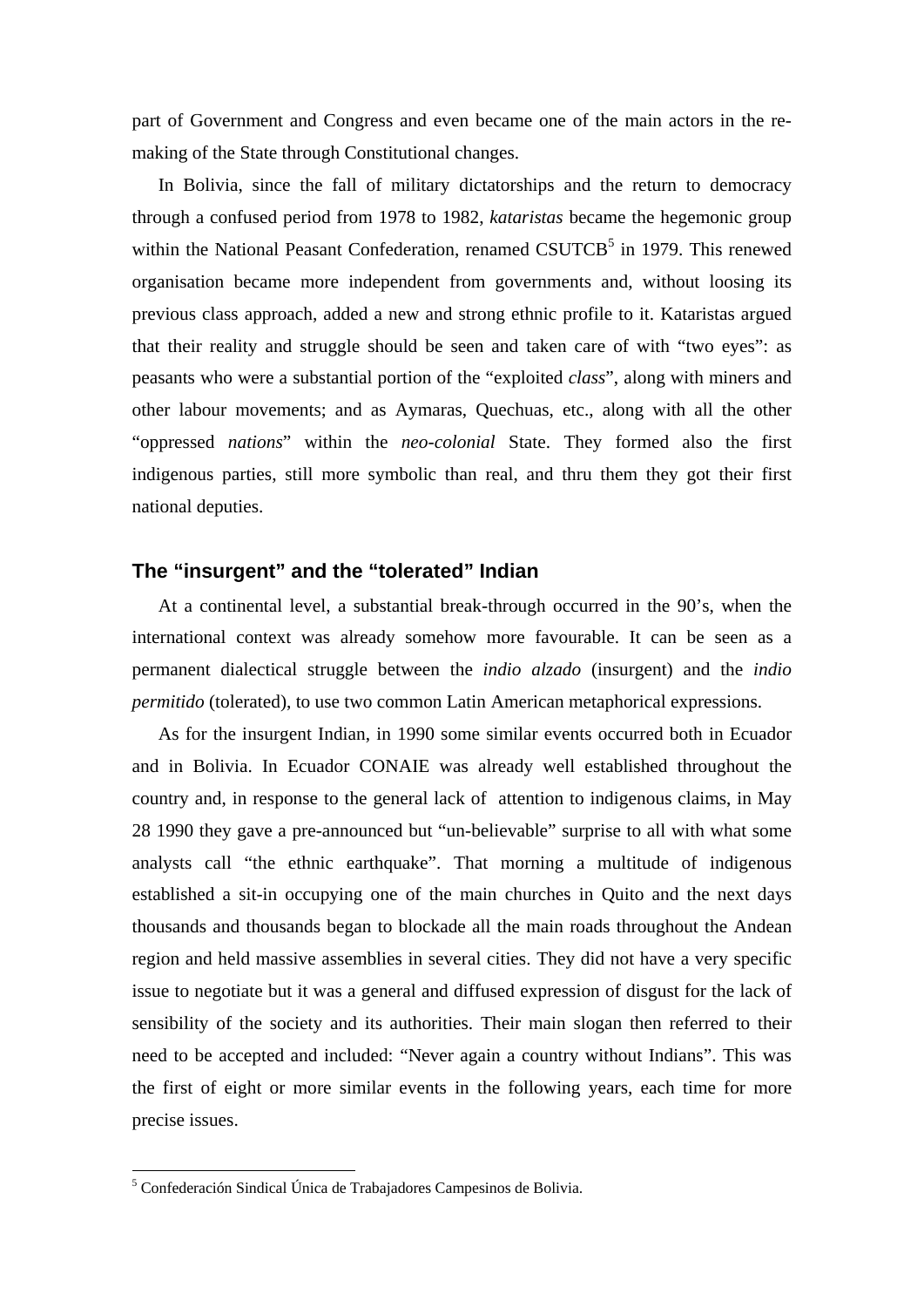Bolivia (an even Peru before the Shining Path war) had already this kind of blockades, some stronger and wider than others, from years before. In the late 80's the main conflict in Bolivia was between repressive forces and coca leaf producers (migrated from the highlands in search of an alternative way of survival) in the tropical area of Cochabamba, who, without being cocaine producers, were caught in the middle of an ambiguous international "war on drugs" as its first (weaker and less guilty) target. Their mottos were "Coca is not cocaine" and - in Quechua -"Kawsachun coca wañuchun yanki" (Long live to coca, dead to Yankees). This same 1990 another "first" happened in Bolivia: the 40-days march "for territory and dignity" of about eight hundred lowland indigenous men, women and children from twelve ethnic groups all the way to La Paz. Since then this issue remains high in the national agenda. In 1992 Amazonian Indians from Ecuador did something similar.

All these mobilisations happened shortly before the well publicized official celebrations for the V Centennial of Columbus arrival to this continent (October 1492). Everywhere indigenous organisations wondered whether they had anything to celebrate or they should rather complain and protest for such a celebration. But in their first continental gathering in Quito, Ecuador, in June 1990, they finally decided that this event could be a good launch pad to share experiences and to strengthen their identities and organisations both within and without. Hence, along with other peasant, black, urban workers and other grassroots organisations, they adopted the slogan "500 years of resistance". So 1992 became a landmark for a more continental and even global approach to their movement.

From the other site, all these events had an unexpected positive reaction in several governments, partly as a result of the new international context mentioned above. This is the *indio permitido* (tolerated) perspective. So, in Bolivia, during the 1990 march for territory President Paz Zamora decided to meet them along with other high level authorities in a place where the marchers were resting in the jungle. Finally he had to accept their demands and even ratified the ILO 169 Convention approved just two years before in Geneva. His responses were fast in part to avoid international criticism while he was negotiating substantial grants abroad.

From 1993 to 1997 a new government, let by 'Goni' Sánchez de Lozada, made further concessions. Goni, along with Jeffrey Sachs, had been one of the key executers of a thoroughly structural change initiated in 1985, with a harsh shock effect, to introduce the globalized neo-liberal model in Bolivia, which was already implemented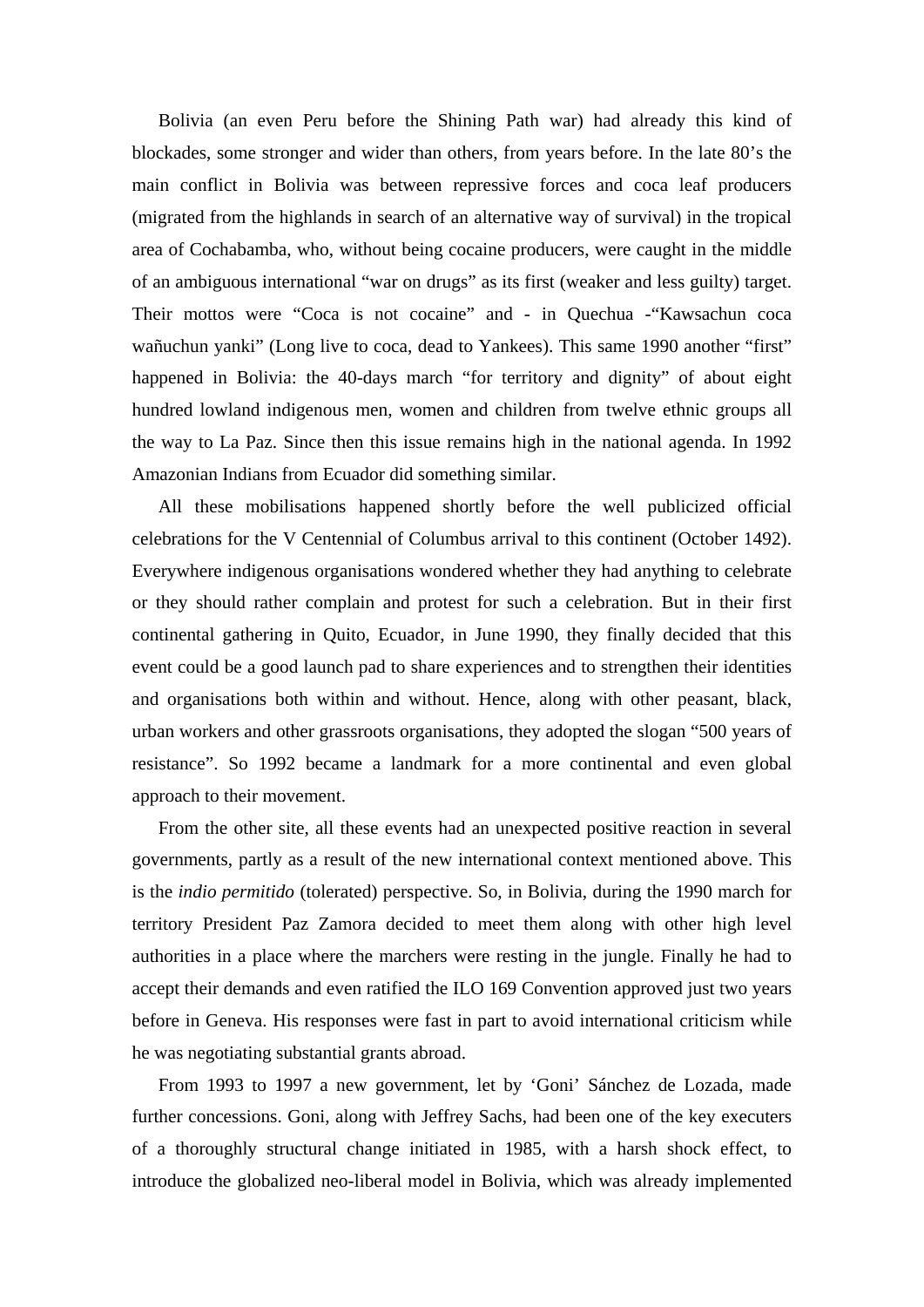in many other countries of the world. This meant the end of "the State of 52". But after eight years he needed to make this model "more human" and, advised by a U.S. political marketing company, he selected the Aymara katarista Victor Hugo Cárdenas as his Vice-President candidate. With that new image they won the election and started several measures which at the same time were good for structural changes the Government was pursuing and also palatable to the indigenous and other popular groups. For instance, in 1994 the constitutional acknowledgement of Bolivia as a "multi-ethnic and pluri-cultural" state, bilingual and intercultural education and decentralization mainly of small rural municipalities ("Popular Participation" Law) were approved; and in 1996, the INRA Law formalized the legal figure of indigenous territories (or TCO).

In Ecuador CONAIE had another successful general uprising in 1994 as an immediate reaction when rightist president Sixto Duran and his Parliament approved, quickly and without previous consultation, a law of rural development which gave all facilities to big landowners endangering instead indigenous family parcels and community lands. Under this pressure from the *indio alzado* Duran had to share the negotiation table with a small Indian lady - Nina Pakari - and she, supported by her organisation, made the Government change the law again. With this experience the CONAIE, along with other non indigenous allies, decided to create in 1995 their own political party called Pachakutik, the name of a pre-colonial Inca king, which also means 'the one who changes time-and-space', reinterpreted then as 'revolution'. This way Ecuadorian indigenous organisations also combined a more insurgent way with another one within the established rules or - as they use to say - civil "disobedience" and "obedience". The main challenge these newly tolerated indigenous had to face was their participation in a Constitutional Assembly convened in 1998, after a national political crisis. In spite of the general conservative atmosphere of that convention, Pachakutik was able to join forces and criteria, and prepared its proposals through a mobile "Alternative Constituent Assembly" throughout the Ecuador. The party got a 10% of the constituents and, the treatment of indigenous issues in the new Constitution was much better than what could be expected. At that time this text was considered the best ever approved on this topic in Latin America<sup>6</sup>.

1

<sup>6</sup> Barié, Cletus Gregor. 2003. *Pueblos indígenas y derechos constitucionales en América Latina. Un panorama.* México: Instituto Indigenista Interamericano y Comisión Nacional para el Desarrollo de los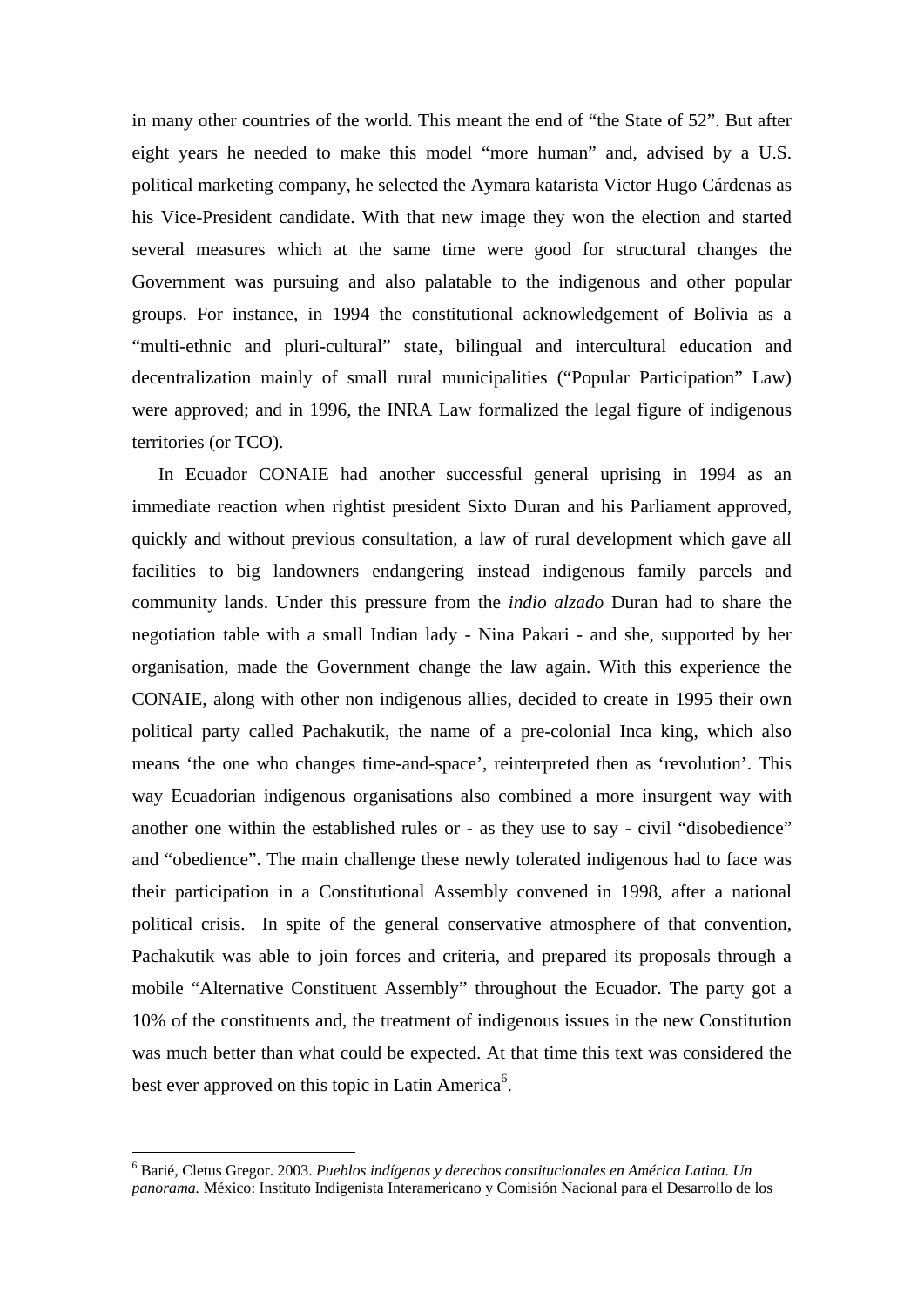Nothing alike appeared in Peru so far except in the Amazon where local indigenous groups and organisations never questioned their ethnic identities. The Shining Path conflict waded slowly after its main leader Abimael Guzman was captured in 1992 by Fujimori. But this President had an authoritarian, populist and modernizing approach which did not allow for significant openings to the indigenous questions. However - and significantly enough - this same Fujimori was the first one to mention the "pluricultural" quality of the State in his1993 Peruvian Constitution (something explicit now in practically all Latin American constitutions). In that case this was no doubt a reaction to the new international atmosphere and perhaps even part of a strategy within the neoliberal economic model: provided that global economy is well controlled from above, something has to be granted to these extinguishing indigenous to keep them pacified; this was the minimum unavoidable for the *indio permitido*. Beyond that the rule, from above and from below, was the former "peasant" rationale to "civilize Indians", except for a few local expressions mainly in the Aymara region next to Bolivia.

# *3. Becoming to power within the State*

In the 2000's further steps up were taken. Victor Hugo's Vice-Presidency in Bolivia and the successful role of Pachakutik in the new Constitution of Ecuador had made the possibility of being part of the State structure quite visible both to the governing elites and to the insurgent indigenous.

## **Bolivia**

In Bolivia insurgent coca producers, lead by a young Aymara - Evo Morales - where the first ones to realize that the Popular Participation law of 1994 opened them a new scenario to gain formal recognition and power within the State. They quickly organized a new party, skilfully dribbled Electoral Court moves to stop them and, in 1996, they gained most municipalities not only in the coca producing area but also in other rural areas of Cochabamba. In 1997 they tried again at the national level and obtained four deputies, Evo among them. The next elected government, headed by former military dictator Banzer, tried to ensure the USA support with his program "zero coca", a program followed up by his successor Tuto Quiroga when in 2001 Banzer became sick

Pueblos Indígenas; Quito: Abya-Yala; La Paz: Banco Mundial, Fideicomiso Noruego, pp. 283-320, 548- 559.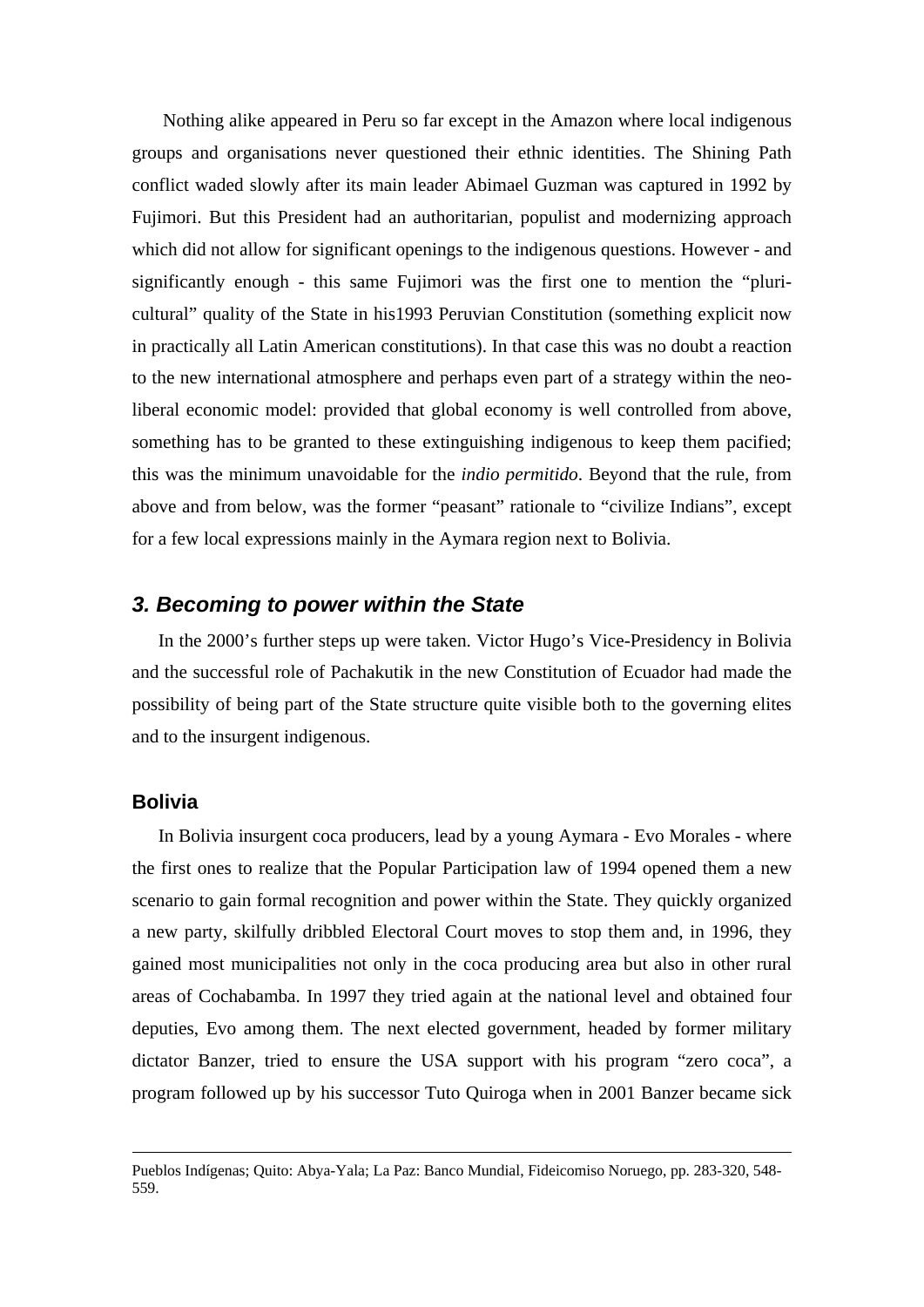and had to quit. Repression mounted up in that tropical area but organized resistance did too.

Since 2000 the neo-liberal economic model, installed since 1985, began to collapse mainly due to increasing popular reactions against the lack of social sensibility of local and multinational enterprises in the way they were handling natural resources. The first general protest was for the drinking water service in Cochabamba. Next was natural gas. From long before, land, wood and other natural resources were conflicting issues in the lowlands. Social protest was mounting up. Each protest pushed others in different sectors, like pieces of dominoes, and Morales, along with his new political party, finally named MAS (Movimiento al Socialismo), became the main catalyser of all this dissent even among other social and political sectors both rural and urban, including the main traditional left parties who were off since 1985.

In January 2002, there was a general rebellion of Cochabamba coca producers after an unfortunate decree by President Quiroga forbidding any legal internal coca market for them. Some people died and this was the argument for the main traditional parties who alternated power since 1985 to expel Evo from his Parliament seat. But this made him grow much more to the point that five months later in the next national elections he and his party MAS became second only 1.5% below Goni Sanchez de Lozada, the winner. However in late 2003 Goni had to renounce and escape from the country after he tried to stop a general popular rebellion (linked with the natural gas issue) particularly strong in El Alto (the poor counterpart of La Paz, which is 74% Aymara) killing 70 unarmed civilians, most of them rural and urban Aymaras. After two short interim constitutional presidencies, new elections were called and Evo+MAS won with an unheard of 54% of votes, far away from the second - former president Quiroga - who reached only a thin 28%. Evo Morales became the first elected indigenous president in all America.

After almost three years this experience remains something unique and creative but also conflictive in many ways. A systematic analysis of it t would require much more time and space. I will only give a short summary of its main political issues. The fact that Evo was the first Indian President drew from the beginning much symbolical capital, raised hope and pride among the poor and Indians, drew international curiosity and solidarity, but also put together many internal enemies among the traditional elites which felt endangered for this new alternative.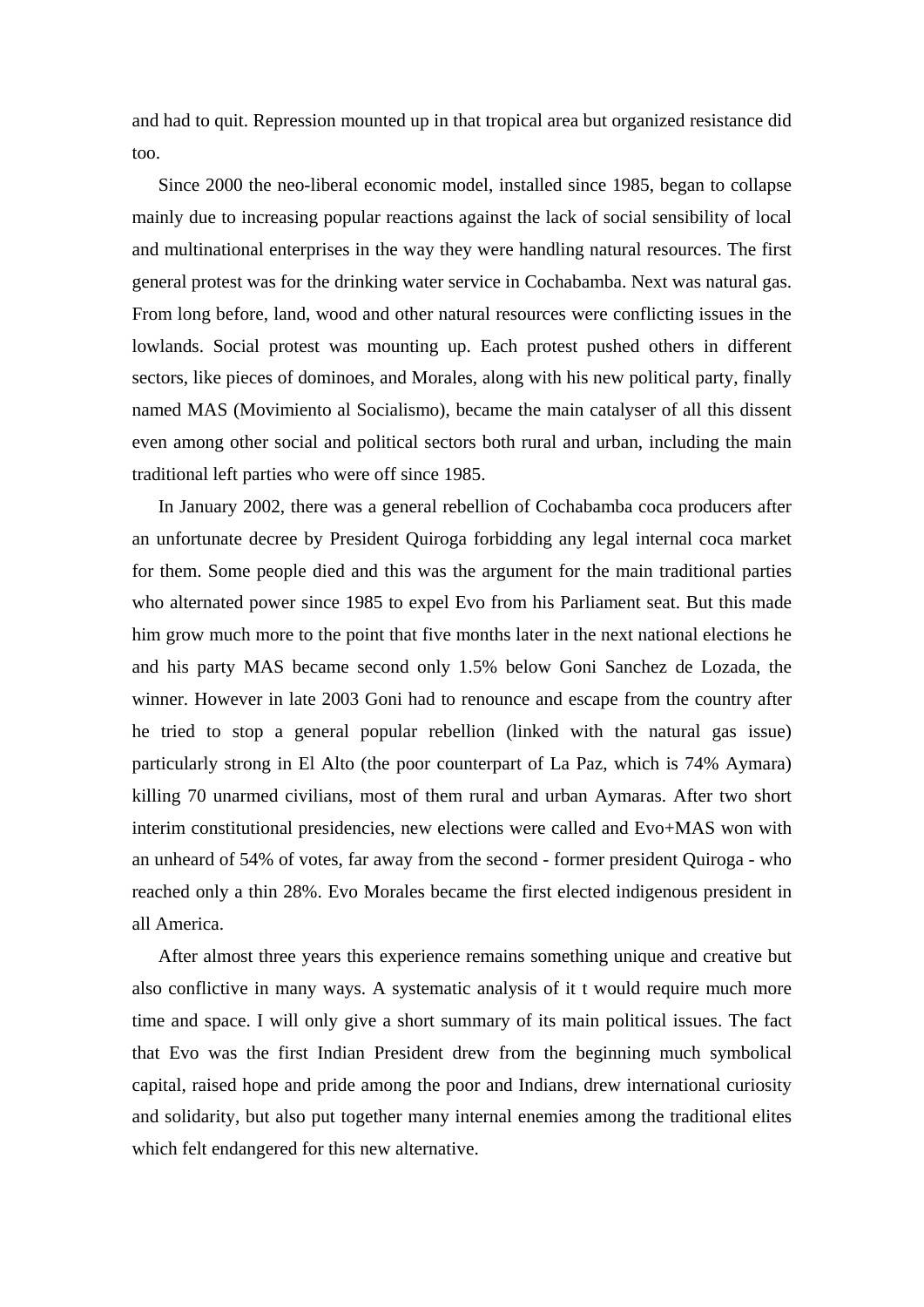The main bet to ensure structural change in the political scene was a Constitutional Assembly in Sucre from August 2006 to December 2007. Its 255 elected members represented better than ever the multicultural reality of Bolivia but only a few were lawyers and many were not shrewd politicians. 56% came from some indigenous group; 54% were MAS affiliates, while the main opposition force controlled only a 24% and the other 22% belonged to 14 minor political groups. At the beginning the majority tried to push their view by all means even without having the 2/3 legally needed to approve the final text. Making alliances, the majority reached 62% and the opposition 29%. Too much time was lost in long and slow - some times rich other times sterile - discussions. In the last months there were frequent conflicts near the Assembly facilities due to militant outsiders who, associated with wealthier non indigenous elites mainly from Santa Cruz (the largest city in the lowlands), tried every thing to abort the Assembly. At the end constituents moved to other saver locations and approved the text with enough legal quorum but without the participation of the harder opposition who had walked off two months before.

That text is like a baby born with the help of forceps. The baby remains alive but still needs intensive care. Up to now the referendum for its final approval has been postponed once and again because of open and growing conflict with opposition forces particularly strong in Santa Cruz and the other three lowland departments that they control. Their main goal is to get "full autonomy" in their strongholds mainly for political and economic reasons: they lost the political hegemony but keep the main economic resources of the country and fear to loose the advantages they have up to now if they have to share these with the rest. These core reasons are now amplified with regional, social and even racial considerations since they are "white, tall and speak English" (as their beauty miss candidate explained some time ago)...

On the other side, the new Constitution's founding statement it that Bolivia is a "unitarian plurinational state". It is plurinational because it is constituted by many "indigenous-originary-peasant peoples and nations" which existed since precolonial times and only now will be fully recognized. The name "nation" here should not be understood as if each of these peoples would be willing to become a separate state like in several new European countries. But it could imply certain collective rights for each people. For example: partial internal autonomy within their territories to develop their cultural ways of living; acknowledgement of juridical pluralism and other features already recognized by there recent U.N. Declaration of the Rights of Indigenous Peoples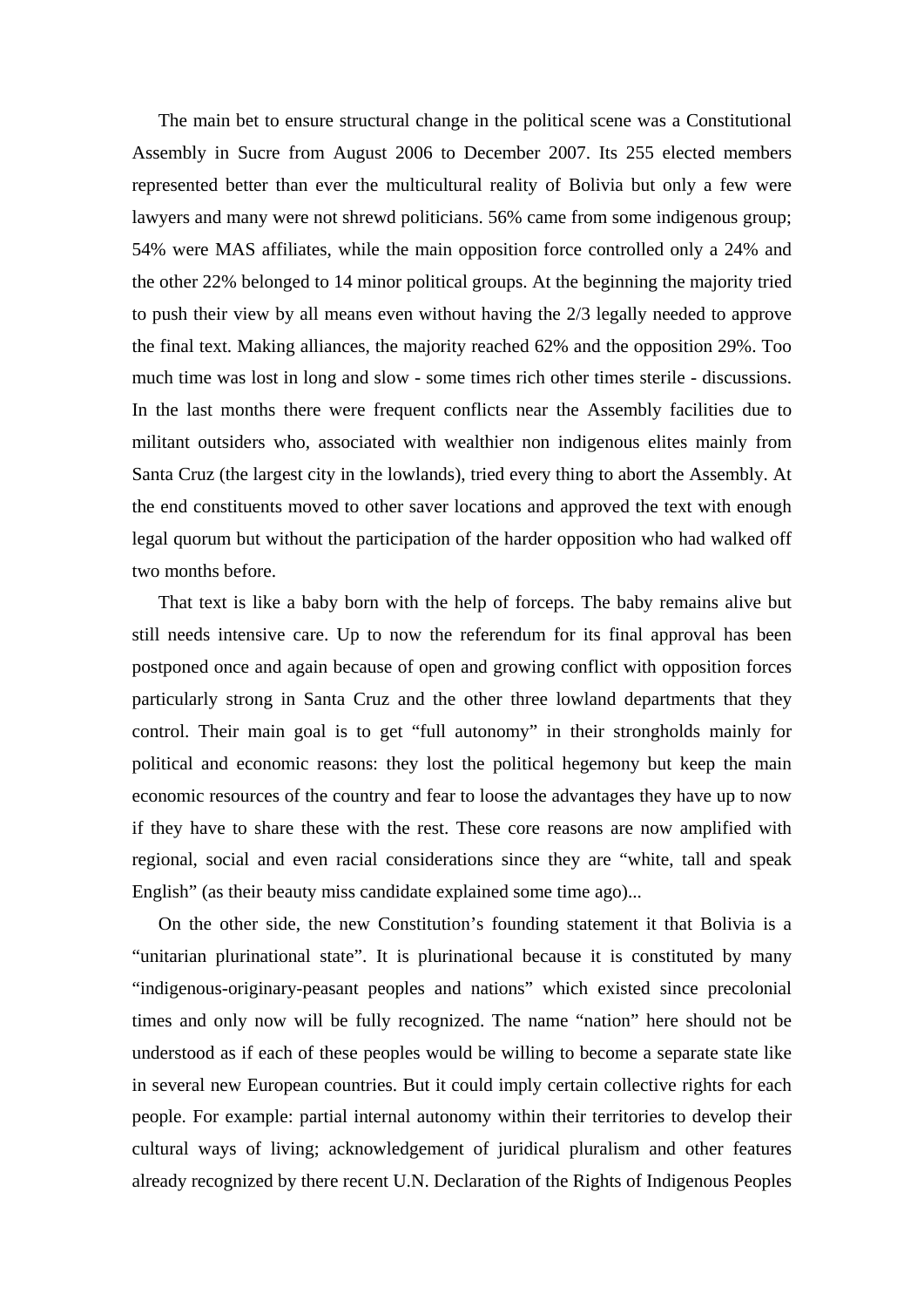(September 2007), which in Bolivia has been already accepted as a national law. On the other hand the State is declared to be also "unitarian" (as always has been) and takes measures to make it strong as the only way to keep the country together with "well living" (*suma qamaña* in Aymara) and internal equity and also with external sovereignty in the control and use of its strategic natural resources, seen from the solemn Preamble on as the sacred *Pacha Mama* (Mother Earth) that cannot be sold out nor profaned. This emphasis and a strong unitarian State shows that former MNR's "State of 52" is still a source of inspiration for the Government and its constituents. These are some of the main concepts of this Constitution. The present text maintains the popular and sometimes baroque flavour of the constituents rather than abstract conceptualisations than only initiated professional lawyers can understand. It still reflects the final hurries to have it approved and therefore it could be polished. But aborting this Constitution to begin all over again as if nothing had happened would be a political and historical error.

However each time the Government tries to convoke the pending referendum on the new Constitution, the lowland autonomist leaders, known also as *cívicos*, answer with a new move. So, in May-June 2008 they held and wan with high percentages four illegal and therefore uncontrolled local referendums for their audacious statutes of autonomy, which would require constitutional changes to be applicable. The Government answered with a legal referendum in August to ratify or revoke (a) the President/Vicepresident and (b) the highest authority in each Department. The President/Vicepresident were ratified by 67%, including 'yes' scores from 41 to 53% in the rebel departments, where their local authorities were also ratified but with lower scores (53 to 63%). In other words, most people want some sort of agreement between both political projects.

With such a wide support the Government tried again to summon his pending referendum, and this time the autonomist "civic" [!] leaders of these four departments began a systematic and simultaneous occupation and even destruction of Government institutions, sometimes accompanied by open fights, persecution and, in Pando, also the September 11 massacre against marching MAS peasant and indigenous groups. The conflict became so serious that the Presidents of the newly founded UNASUR (Union of South American States) met immediately to give a clear joint support to the Bolivian Government and to blatantly condemn these anti-institutional "civil coup d'Etat", as they called those violent actions. As a result these last two weeks several international missions came to Bolivia and, with their support and that of other local facilitators,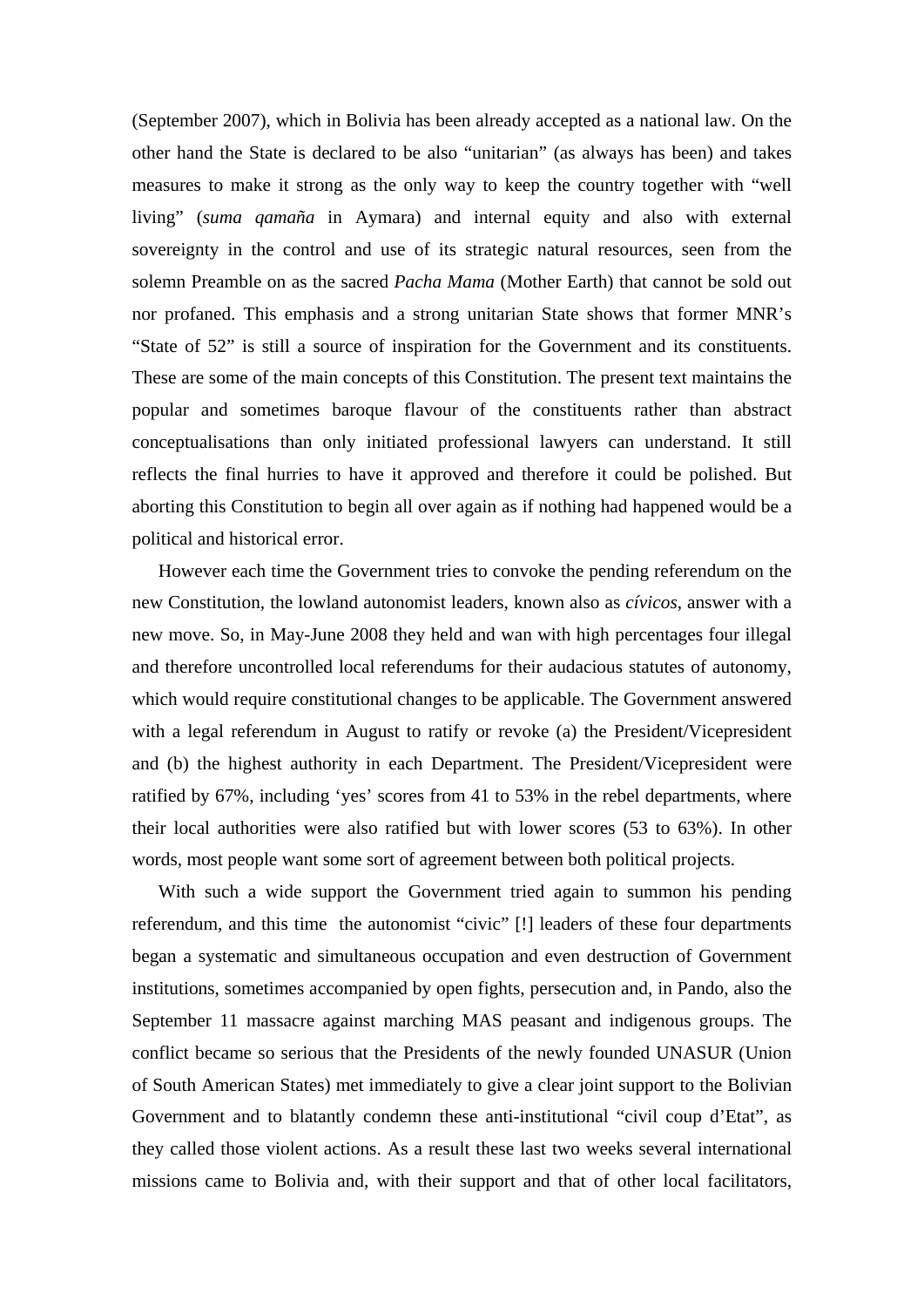intensive high level talks are being made to find basic agreements from both sides. We all hope a happy end to this long saga for a more inclusive, pluralist and solidary Bolivia.

# **Ecuador**

In the 2000 elections CONAIE and his party Pachakutik improved his score up to a 14% of votes and the fifth place in the race, in alliance with a secondary candidate. But the winner - Jamil Mahuad - failed in the way he tried to implement the neo-liberal model. Several banks broke down, the country adopted the US dollar as his national currency, and a popular/military rebellion, massive but peaceful, put him out of office installing instead a triumvirate on of which members was Antonio Vargas, then president of CONAIE which plaid an important role in the rebellion along with a group of low rank military lead by Lucio Gutierrez and several urban leftist groups. This way an Amazonian indigenous became co-president but only a few hours since the Chief Commander of the Army did not accept this solution and handled the Presidential banner to former Vice-President, a wealthy entrepreneur who continued and deepened Mahuad's model.

Indigenous felt betrayed but kept building their organised forces up. A few months later in the next local elections they gained 5 out of 22 provinces nationwide and the absolute majority of rural *juntas parroquiales* (the lowest ranking municipalities). Next January 2001 CONAIE along with all other rural organisations - indigenous or not made their largest and more harshly repressed uprising under the new inclusive slogan "nothing only for indigenous". At the end it pulled out from the Government important concessions not only for them but also for the general population.

With this success in the 2003 general elections Pachakutik made a deal with presidential candidate Lucio Gutierrez (the military who led the 2000 rebellion). They won the election and within this coalition Pachakutik took care of four important ministries, two of them headed by indigenous: Nina Pacari as chancellor and Luis Macas as Minister of Agriculture. Yet, once in power, Gutierrez changed his discourse and continued the previous economic model in a more populist way. This caused a deep and lasting division within the party and the indigenous movement: the main Andean historical leaders left the coalition but Antonio Vargas, several local leaders and most of the Amazonian branch of CONAIE and remained with Gutierrez (who was also Amazon-born). In this region this was the beginning of a long and serious split between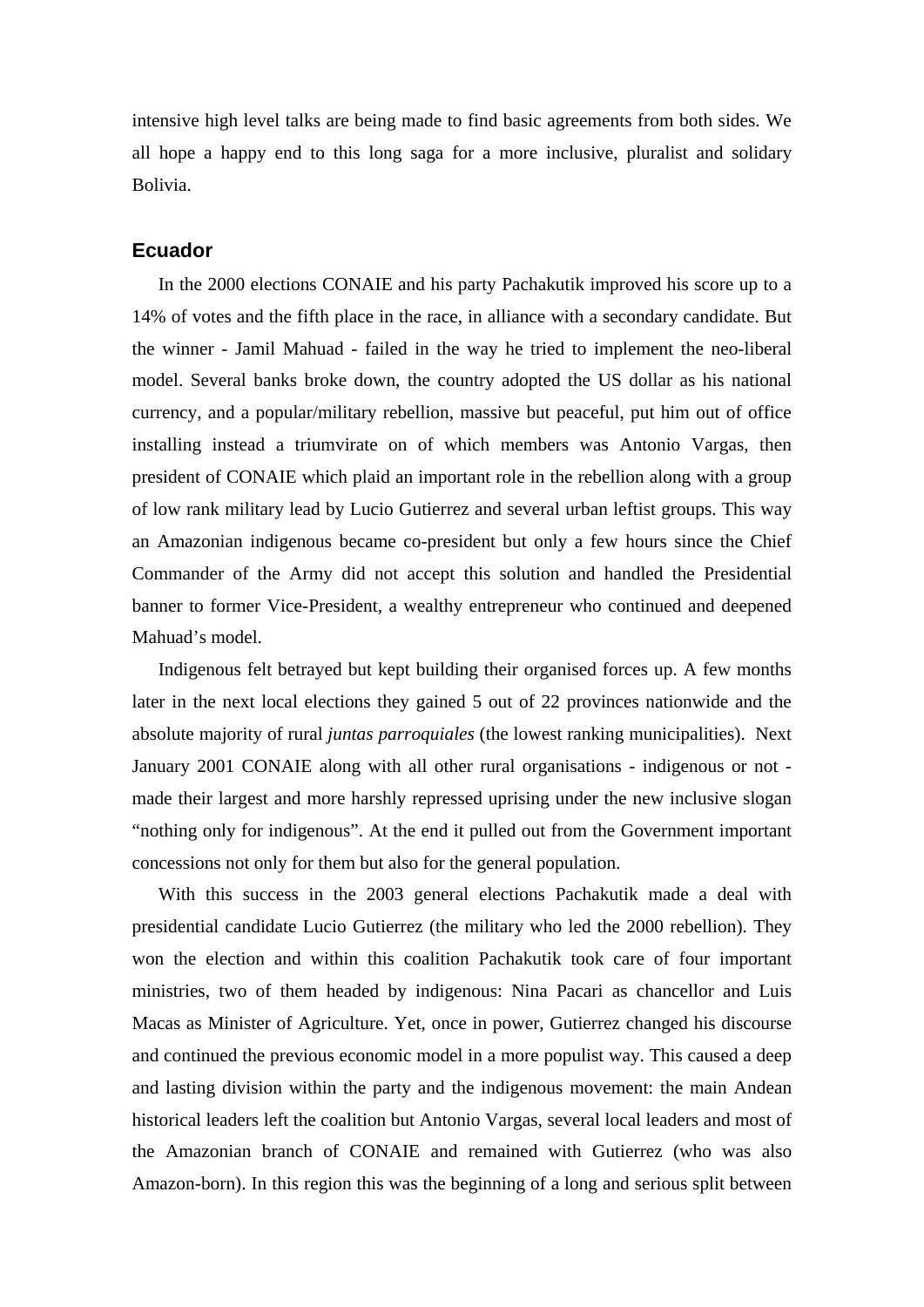two branches known as *vía empresarial* (for their support and joint ventures with the oil enterprises) and *vía de resistencia* (for their opposition to such enterprises). Some time later this split generated also a division of CONAIE into these two ways and even a similar division in COICA (Coordination of Indigenous Organisations of the Amazon Basin), the highest level instrument which coordinates Amazonian indigenous organisations of eight low land countries. Multinational oil interests supported by that neo-liberal populist government succeeded in dividing the previously powerful indigenous organization.

CONAIE and especially Pachakutik never fully recovered from this traumatic experience. Even when in 2005 Gutierrez was also dawned by a huge urban popular rebellion, CONAIE's participation was almost null and rather some Amazonian indigenous groups remained loyal to him. At the end of 2006 new general elections gave the Presidency to formerly unknown candidate Rafael Correa, a leftist economist from the Coast but with long experience also in the Andes; he even speaks some Quichua. Correa is well committed to social change in favour or the poor but he became suspicious of indigenous organisations, partly for his political and theoretical approach, partly for their meagre performance with Gutierrez, and perhaps also for some personal misunderstandings. As a candidate, Correa offered the Vice-Presidency to Luis Macas, the main historical leader of CONAIE. But Luis, still wary for his bad experience with Gutierrez, refused and suggested rather that Correa should be his Vice-President...

Correa is very close to Evo and several other presidents in the left side of the Latin American current political spectrum. He is aware and keeps in mind recent innovations in Bolivia but at the same time tries to learn also from our mistakes. Soon after his inauguration he summoned also a new Constitutional Assembly which has successfully been concluded and approved in a referendum without the problems of the Bolivian one. Given the crisis of indigenous organisations mentioned above, the participation of CONAIE in this Assembly was - paradoxically - less visible than in the previous one of 1998. However the new text improves the 1998 one also in these indigenous topics. Echoes of the Bolivian one appear already in art. 1. "Ecuador is a... unitarian, intercultural an plurinational.... State". It appeals also to a vital relation with "Mother Earth" and summarizes its utopia of harmonic development as *Sumak kawsay*, the Quichua equivalent of Aymara *Suma qamaña*: 'well living', that is, in harmony with Nature and among all humans, with inclusion and equity. It keeps and complements the collective rights of indigenous "communities, peoples and nationalities" in the line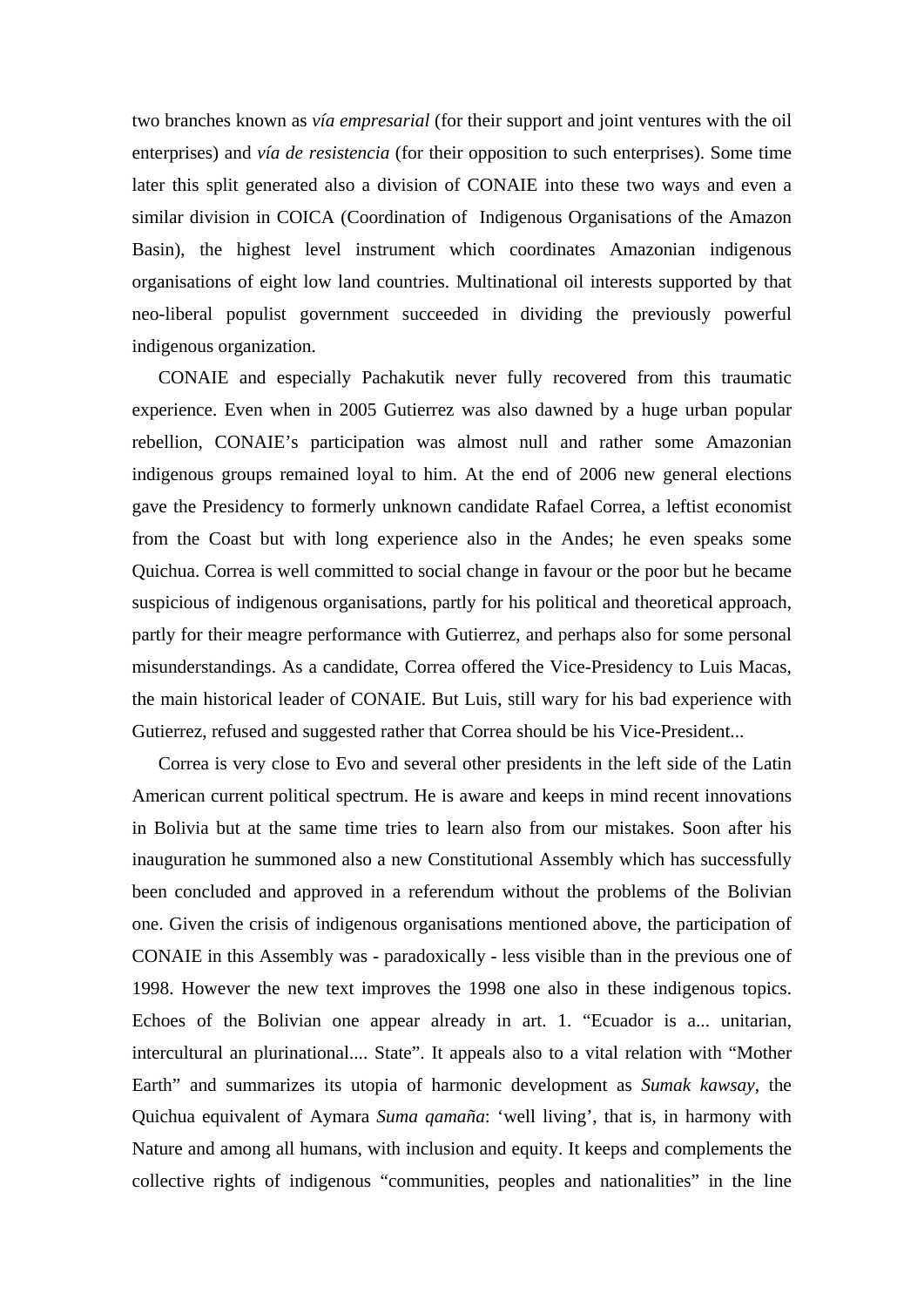initiated already in the 1998 Constitution. The list of such rights grows from 15 to 21; adding. for instance, the recognition of indigenous consuetudinary law. But, for the reasons already mentioned, all these topics are less central and developed than in the Bolivia new Constitution.

## **Peru**

Obviously this country does not show the level of indigenous presence in the State structure achieved by Ecuador and Bolivia. Yet, in the 2000's, some relevant but still small signs towards the recovery of indigenous conscience are occurring. No doubt changes in the neighbouring Andean countries are influencing, some times quite explicitly through invitations and exchanges. Four areas are particularly pertinent:

The first one is in the democratic strengthening of the municipal level, by means comparable to the Bolivian Law of Popular Participation. This began with Fujimori in the 90's but developed mainly the next decade with Alejandro Toledo, elected in 2002. Two innovations helped this change: opening the political spectrum to local associations and the acknowledgement of three local municipal levels. These instruments made local people's roles and demands more visible and relevant and, with it, their deep identities emerged as well.

The second one is the unforeseen reaction of many communities to the unrestricted facilities given by Fujimori to numerous international extracting enterprises. In the Amazon AIDESEP lead the local reaction to the penetration of oil companies. But the main novelty was the expanding opposition of Andean communities against so many powerful mining companies who began to contaminate and hamper their daily life. Between 1990 and 1997 mining inversion in Peru increased 2,000%, second only to Chile in Latin America. Several local organized protests jointed their forces and in 1999 they founded CONACAMI (National Confederation of Communities Affected by Mining) which represents already about one thousand complaining communities. The interesting point is that the way they make their demands is not only as a technical environmental issue but also as an infliction of their rights as indigenous communities within the ILO 169 Convention. They re-discovered that being indigenous their rights were better covered than being seen simply as regular citizens or peasants. This way CONACAMI along with AIDESEP and with the support of some international NGO's become the spearhead of the national recovery of this indigenous conscience at the national level and they are also leading a new five-national alliance of indigenous